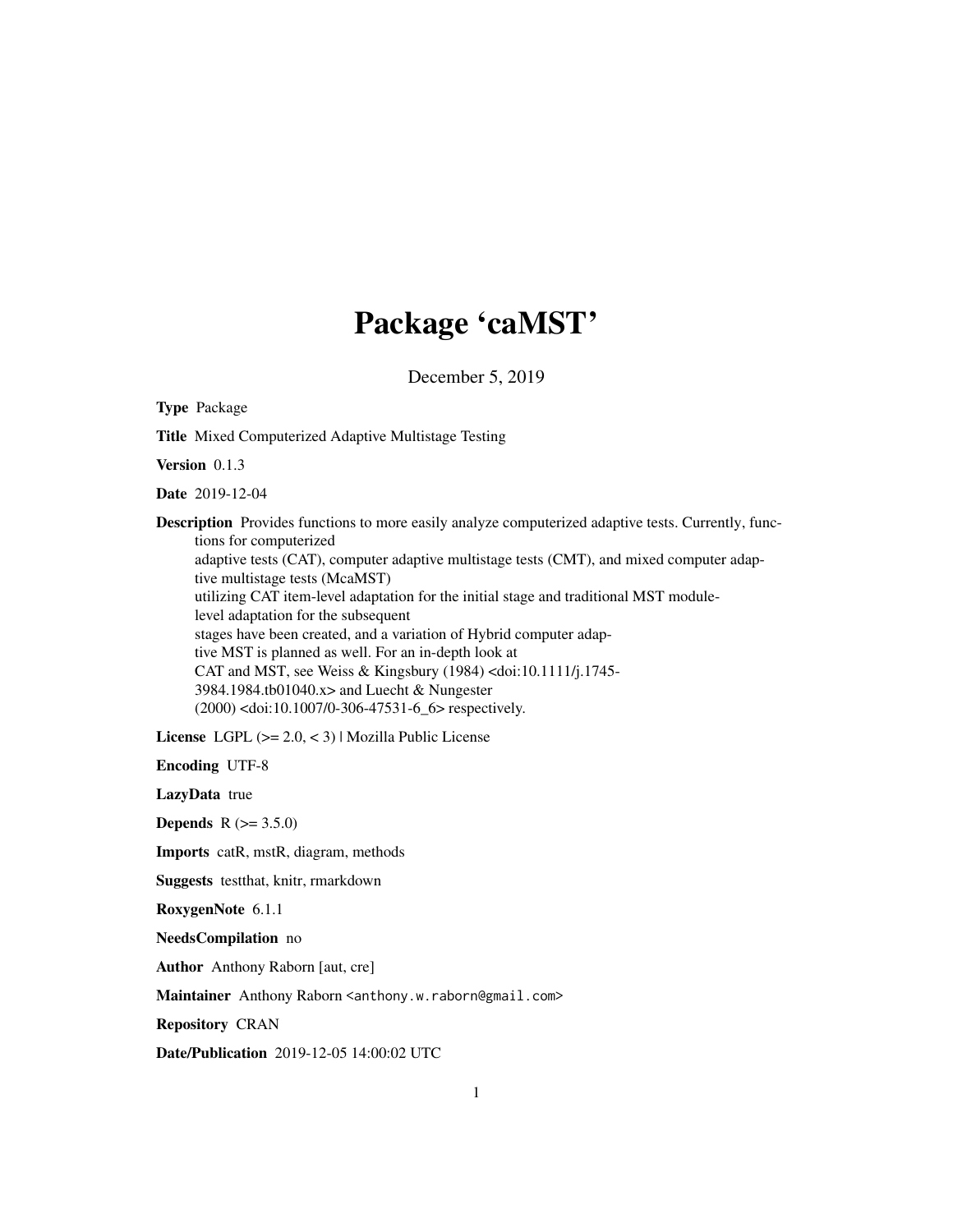## <span id="page-1-0"></span>R topics documented:

| 3              |
|----------------|
| 3              |
| 3              |
| $\overline{4}$ |
| 5              |
| 7              |
| 7              |
| 8              |
| 8              |
| 9              |
| -9             |
| -12            |
| -13            |
| -13            |
| -14            |
|                |
|                |
|                |

## **Index** 2008 **Index** 2008 **Index**

.onAttach *Package Attach Hook Function*

## Description

Hook triggered when package attached.

## Usage

.onAttach(lib, pkg)

## Arguments

| lib | a character string giving the library directory where the package defining the<br>namespace was found |
|-----|-------------------------------------------------------------------------------------------------------|
| pkg | a character string giving the name of the package                                                     |

## Details

Idea taken from https://github.com/ntguardian/MCHT/blob/master/R/StartupMessage.R

## Examples

caMST:::.onAttach(.libPaths()[1], "caMST")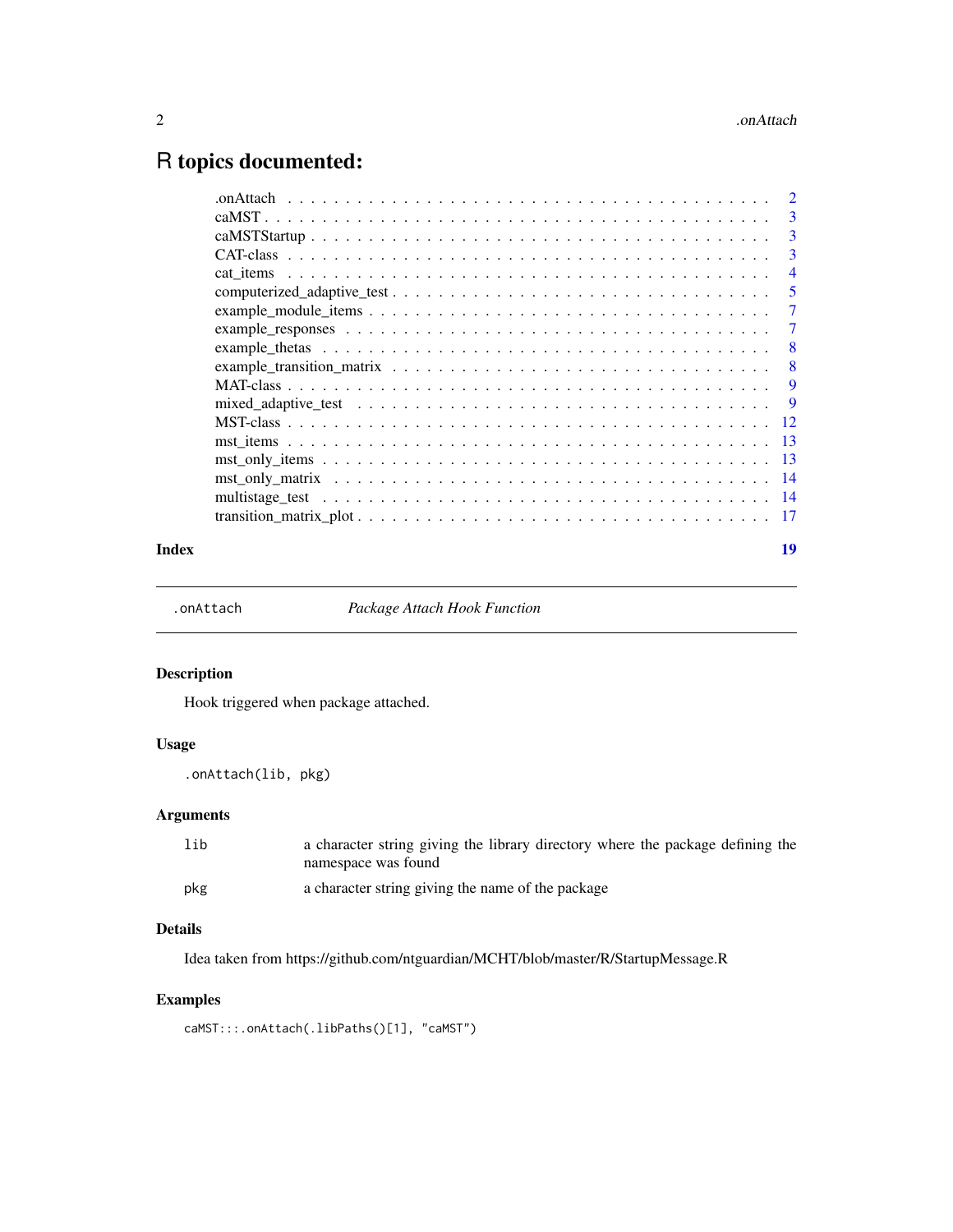<span id="page-2-0"></span>

Computer Adaptive Mutistage Test Analysis

## Details

See the README on [GitHub](https://github.com/AnthonyRaborn/caMST#readme) for more information.

caMSTStartup *Create Package Startup Message*

## Description

Makes package startup message.

#### Usage

caMSTStartup()

## Details

Idea taken from https://github.com/ntguardian/MCHT/blob/master/R/StartupMessage.R

## Examples

caMST:::caMSTStartup()

CAT-class *An S4 class for computerized adaptive tests*

## Description

An S4 class for computerized adaptive tests

#### Value

An S4 object of class 'CAT'.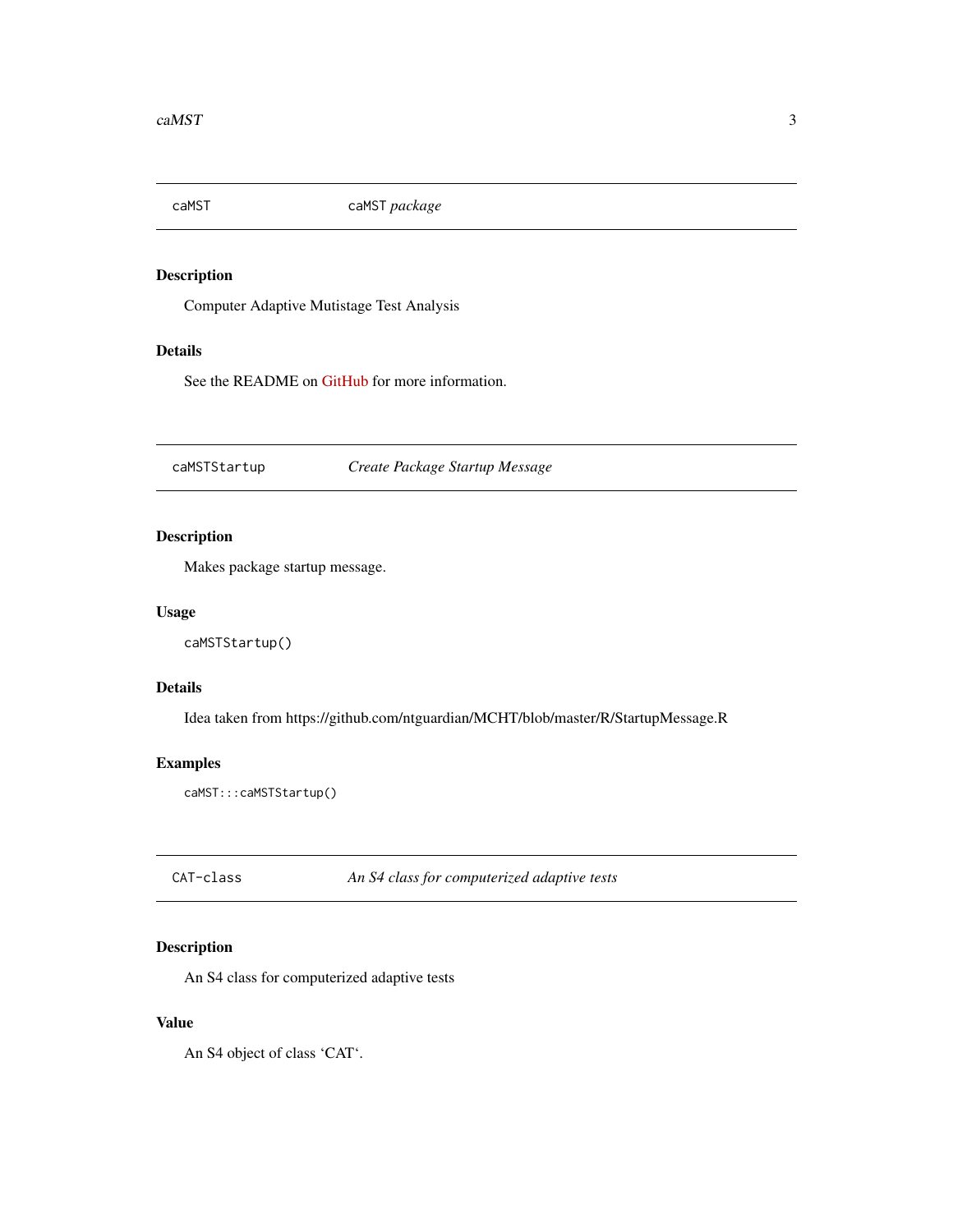## <span id="page-3-0"></span>**Slots**

function.call The original function call.

final.theta.estimate Numeric vector of theta estimates calculated by the provided 'method'.

- eap.theta Numeric vector of theta estimates calculated by 'catR::eapEst'.
- final.theta.Baker Numeric vector of theta estimates calculated by the internal 'iterative.theta.estimate' function.
- final.theta.SEM Numeric vector of SEM estimates calculated by the internal 'iterative.theta.estimate' function.

final.items.seen Character matrix of the final items seen by each individual.

final.responses Numeric matrix of the response patterns observed.

runtime A 'difftime' object of the total run time of the function.

cat\_items *Example items for the CAT stage of an example adaptive test.*

#### **Description**

A data frame formatted in the style required by mstR for item data. Represents items to be used in an item-level adaptation portion of a computerized adaptive test.

#### Usage

cat\_items

## Format

A data frame with 564 rows (items) and 6 columns (item parameters):

- a item discrimination
- **b** item difficulty
- c item guessing
- u item carelessness

content ID what content area the item comes from

stage which stage the item belongs to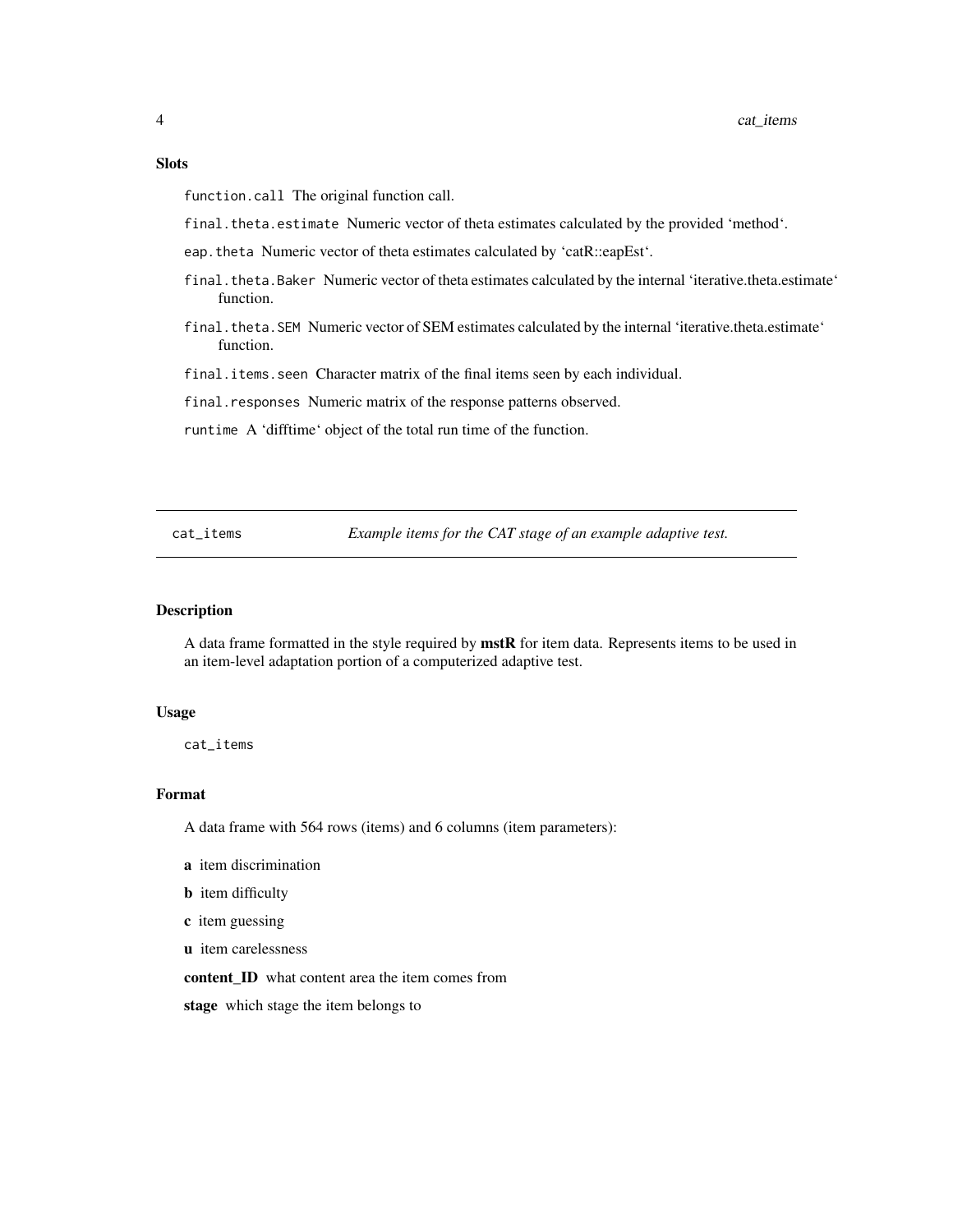<span id="page-4-0"></span>computerized\_adaptive\_test

*Computerized Adaptive Test*

## Description

Computerized Adaptive Test

#### Usage

```
computerized_adaptive_test(cat_item_bank, response_matrix,
  initial_{\text{theta}} = 0, model = NULL, randomesque = 1, maxItems = 50,
  method = "BM", nextItemControl = list(criterion = "MFI", method =
 method, priorDist = "norm", priorPar = c(0, 1), D = 1, range = c(-4, 4),
  parInt = c(-4, 4, 33), infoType = "Fisher", random.seed = NULL, rule =
  "precision", thr = 0.3, SETH = NULL, AP = 1, nAvailable = NULL, cbControl
 = NULL, cbGroup = NULL), ...)
```
## Arguments

| cat_item_bank   | A data frame with the items on the rows and their item parameters on the<br>columns. These should be in the <b>catR</b> package format for item banks.                                                  |
|-----------------|---------------------------------------------------------------------------------------------------------------------------------------------------------------------------------------------------------|
| response_matrix |                                                                                                                                                                                                         |
|                 | A matrix of the person responses, with individuals as rows and items as columns.                                                                                                                        |
| initial_theta   | The initial theta estimate for all individuals. Default is 0.                                                                                                                                           |
| model           | Either NULL (default) for dichotomous models or a character value indicating<br>the polytomous model used. See the <b>mstR</b> package for more details.                                                |
| randomesque     | An integer value that indicates the number of items from which the selection rule<br>should choose from randomly for administration. See the help documentation<br>for catR::nextItem for more details. |
| maxItems        | An integer value indicating the maximum number of items to administer, re-<br>gardless of other stopping rules.                                                                                         |
| method          | A character value indicating method for the provisional theta estimate. Defaults<br>to "BM" (Bayes Modal). See the <b>catR</b> package for more details.                                                |
| nextItemControl |                                                                                                                                                                                                         |
|                 | A list of control values passed to catR::nextItem. See that function for more<br>details.                                                                                                               |
|                 | Further arguments to be passed to internal functions. Currently unimplemented.                                                                                                                          |
|                 |                                                                                                                                                                                                         |

## Value

An S4 object of class 'CAT' with the following slots:

function.call The function and arguments called to create this object.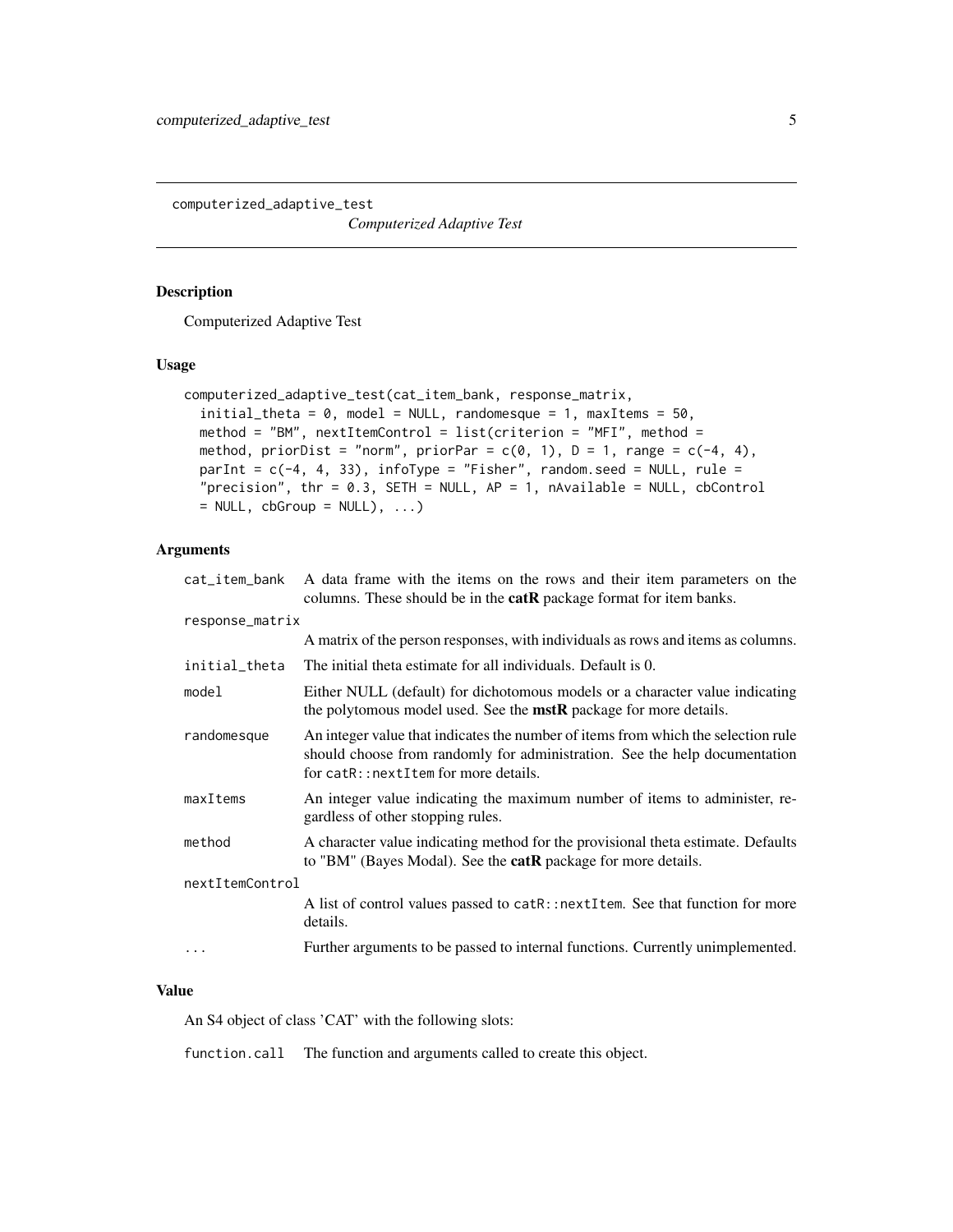| final.theta.estimate |                                                                                                                                                                                                                                             |  |
|----------------------|---------------------------------------------------------------------------------------------------------------------------------------------------------------------------------------------------------------------------------------------|--|
|                      | A numeric vector of the final theta estimates using the method provided in<br>function.call.                                                                                                                                                |  |
| eap.theta            | A numeric vector of the final theta estimates using the expected a posteriori<br>(EAP) theta estimate from catR::eapEst.                                                                                                                    |  |
| final.theta.Baker    |                                                                                                                                                                                                                                             |  |
|                      | A numeric vector of the final theta estimates using an iterative maximum likeli-<br>hood estimation procedure as described in chapter 5 of Baker (2001).                                                                                    |  |
| final.theta.SEM      |                                                                                                                                                                                                                                             |  |
|                      | A numeric vector of the final standard error of measurement (SEM) estimates us-<br>ing an iterative maximum likelihood estimation procedure as described in chap-<br>ter 5 of Baker (2001)[http://echo.edres.org:8080/irt/baker/final.pdf]. |  |
| final.items.seen     |                                                                                                                                                                                                                                             |  |
|                      | A matrix of the final items seen by each individual using the supplied item<br>names. NA values indicate that an individual wasn't given any items to answer<br>after the last specified item in their row.                                 |  |
| final.responses      |                                                                                                                                                                                                                                             |  |
|                      | A matrix of the responses to the items seen in final.items.seen. NA values<br>indicate that the individual didn't answer the question in the supplied response<br>file or wasn't given any more items to answer.                            |  |
| runtime              | A difftime object recording how long the function took to complete.                                                                                                                                                                         |  |

## References

Baker, F. B. (2001). The basics of item response theory. For full text: http://echo.edres.org:8080/irt/baker/final.pdf.

## See Also

[mixed\_adaptive\_test] for a multistage test with a routing module using item-level adaptation.

## Examples

```
data(example_thetas) # 5 simulated abilities
data(example_responses) # 5 simulated responses
data(cat_items) # using just the CAT routing stage items
catResults <- computerized_adaptive_test(cat_item_bank = cat_items,
response_matrix = example_responses, randomesque = 1, maxItems = 3,
nextItemControl = list(criterion = "MFI",
priorDist = "norm", priorPar = c(0, 1), D = 1, range = c(-4, 4),
parInt = c(-4, 4, 33), infoType = "Fisher", randomesque = 1, random.seed = NULL,
rule = "precision", thr = .3, nAvailable = NULL,
cbControl = NULL, cbGroup = NULL))
```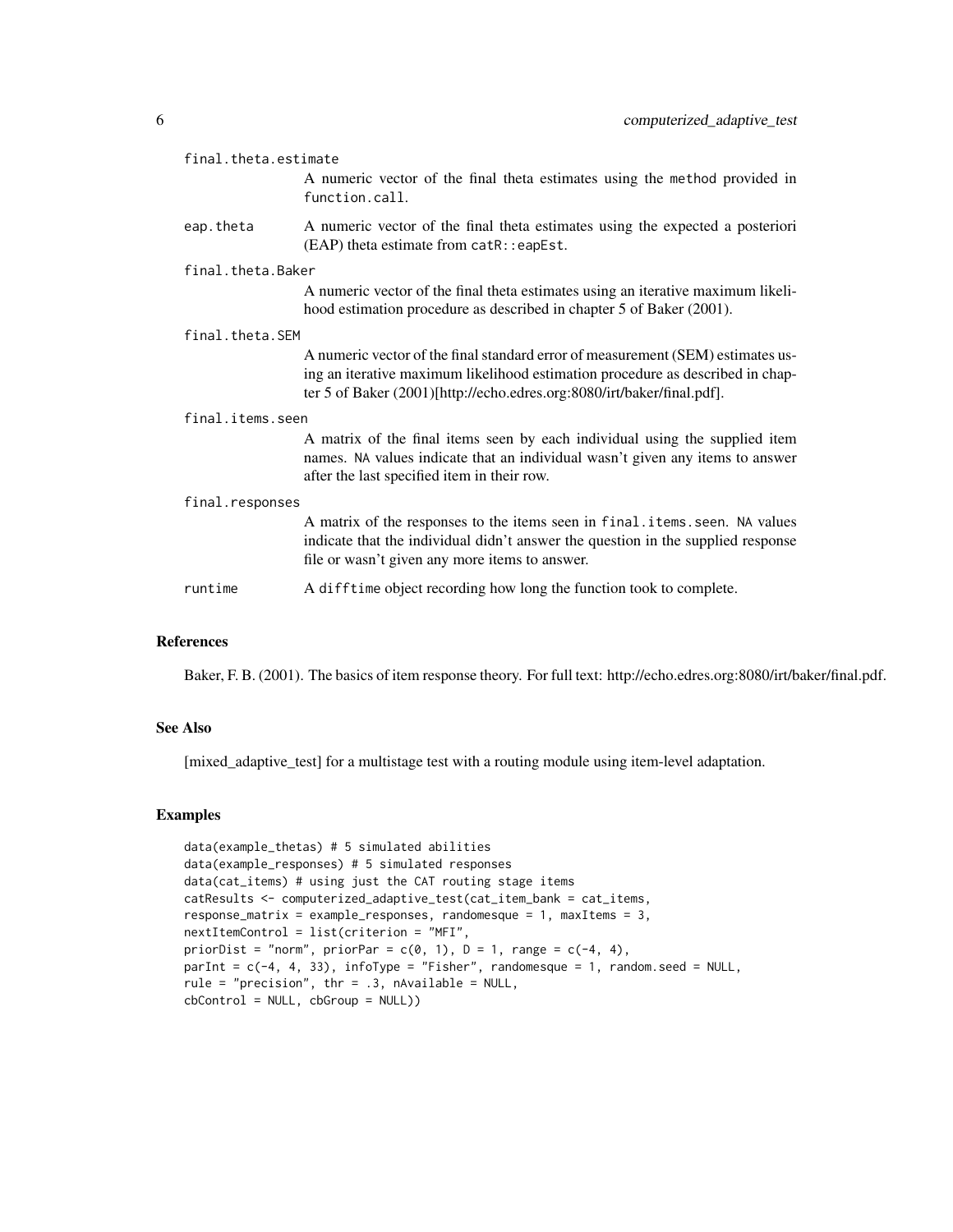<span id="page-6-0"></span>example\_module\_items *Example "item-to-module" map matrix, showcasing how the items and modules are related.*

## Description

A matrix with items on the rows and modules on the columns, where 0 indicates the item and module are unrelated and 1 indicates that the item is a part of that module. Used in combination with a transition matrix to describe a multistage adaptive test.

## Usage

example\_module\_items

## Format

An object of class matrix with 42 rows and 7 columns.

| example_responses | Responses to all of the example items by the five individuals repre- |
|-------------------|----------------------------------------------------------------------|
|                   | sented in the "example_thetas" data.                                 |

## Description

A data frame with individuals on the rows and items on the columns. The values of the data frame are the response patterns of the individuals to all of the items in the example item files.

#### Usage

example\_responses

#### Format

An object of class data. frame with 5 rows and 600 columns.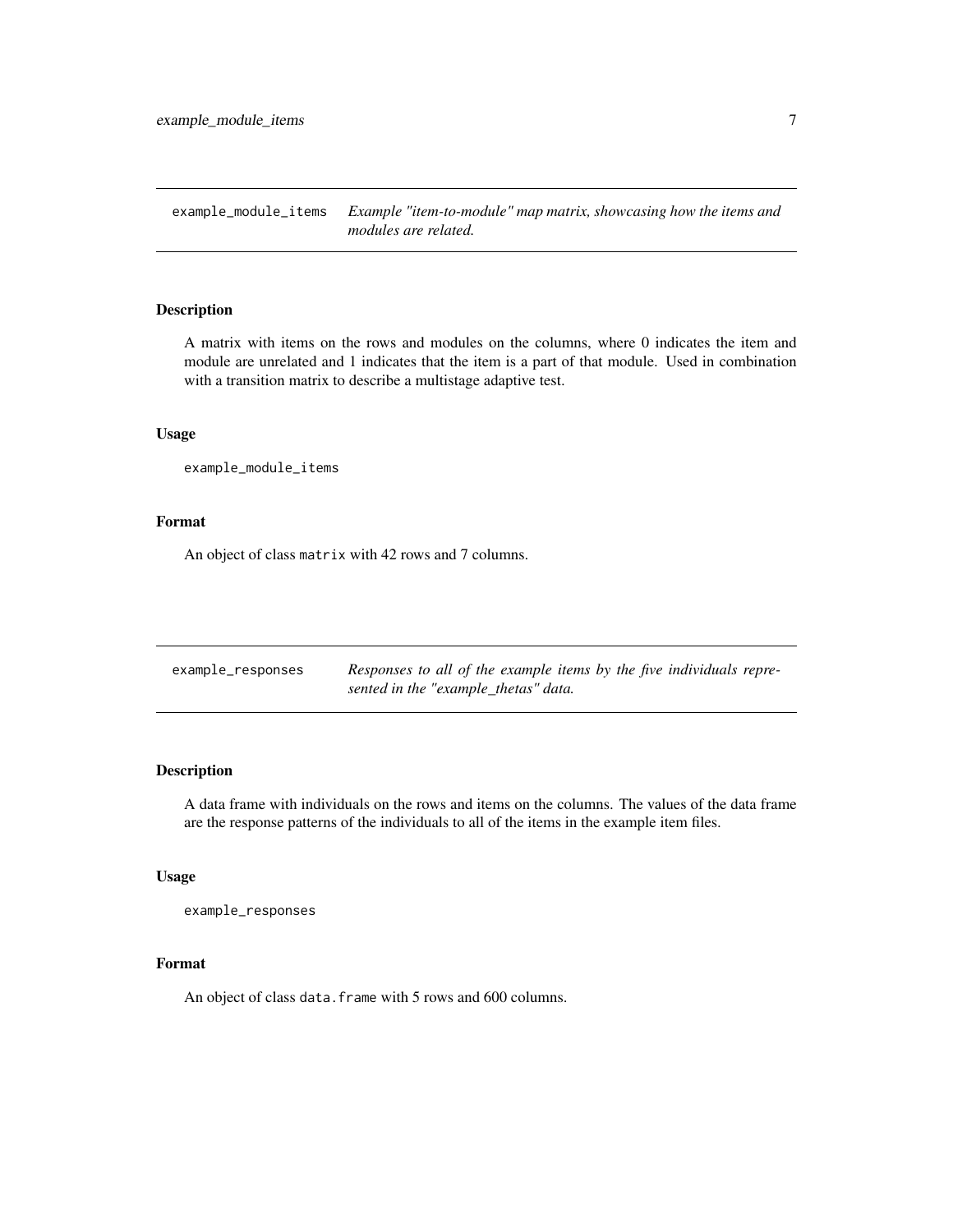<span id="page-7-0"></span>

A numeric vector with five simulated theta values.

#### Usage

example\_thetas

## Format

An object of class numeric of length 5.

example\_transition\_matrix

*Example transition matrix showing how individuals traverse the multistage test.*

#### Description

A matrix with modules on the rows and columns. A 0 indicates that an individual cannot move from the row module to the column module, while a 1 indicates that an individual who has completed the row module can potentially transition into the column module.

## Usage

```
example_transition_matrix
```
## Format

An object of class matrix with 7 rows and 7 columns.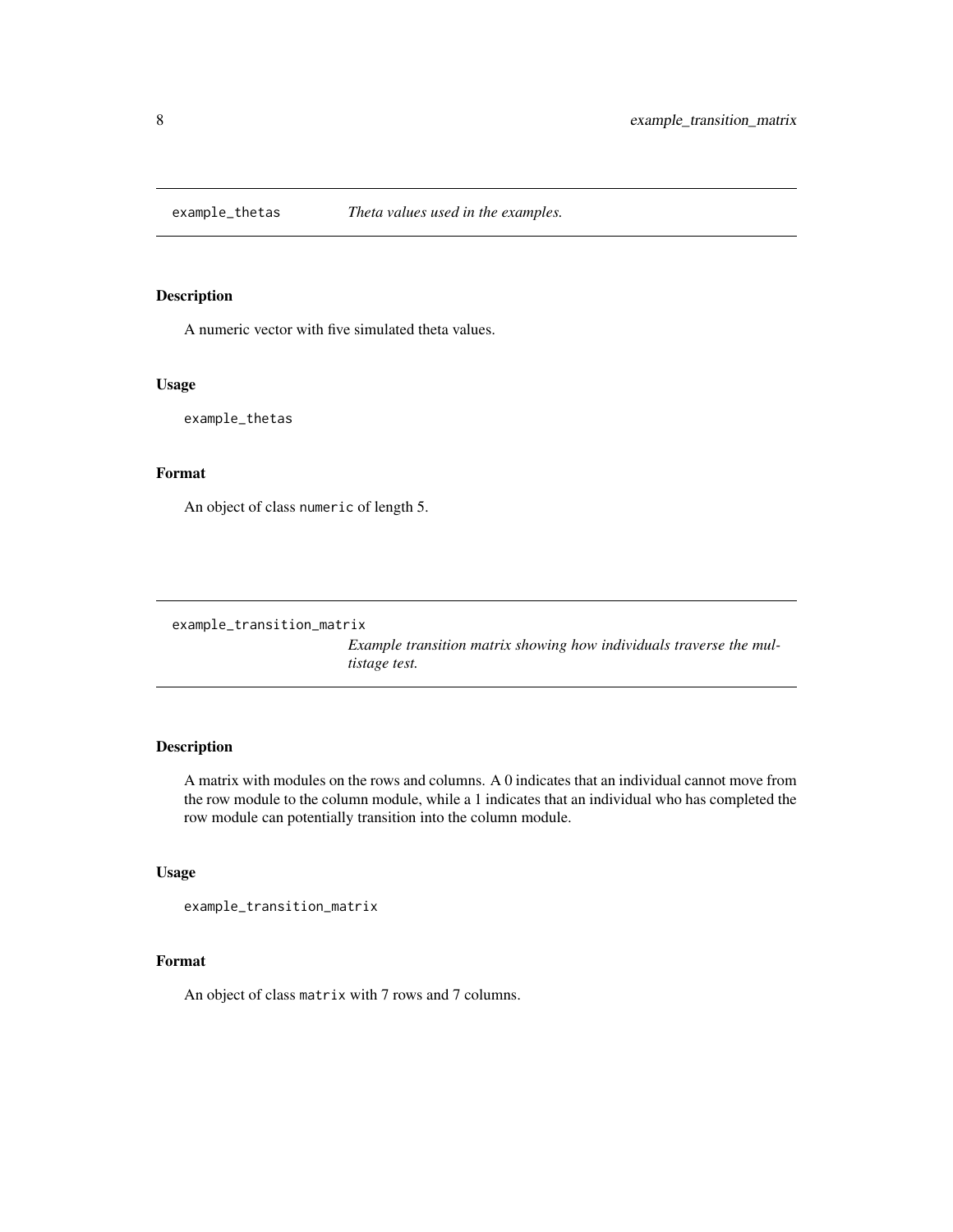<span id="page-8-0"></span>

An S4 method for mixed adaptive tests.

#### Value

An S4 object of class 'MAT'.

## **Slots**

function.call The original function call.

final.theta.estimate Numeric vector of theta estimates calculated by the provided 'method'.

eap.theta Numeric vector of theta estimates calculated by 'catR::eapEst'.

- final.theta.Baker Numeric vector of theta estimates calculated by the internal 'iterative.theta.estimate' function.
- final.theta.SEM Numeric vector of SEM estimates calculated by the internal 'iterative.theta.estimate' function.
- final.items.seen Character matrix of the final items seen by each individual.

modules.seen Numeric matrix of the modules seen by each individual.

final.responses Numeric matrix of the response patterns observed.

transition.matrix Numeric matrix; the transition matrix entered into the function.

n.stages Numeric; the number of stages specified.

runtime A 'difftime' object of the total run time of the function.

mixed\_adaptive\_test *Mixed Computerized Adaptive Multistage Test*

#### Description

Mixed Computerized Adaptive Multistage Test

#### Usage

```
mixed_adaptive_test(response_matrix, cat_item_bank, initial_theta = 0,
 method = "BM", item_method = "MFI", cat_length,
 nAvailable_cat = NULL, cbControl = NULL, cbGroup = NULL,
  randomesque = 1, mst_item_bank, modules, transition_matrix, n_stages)
```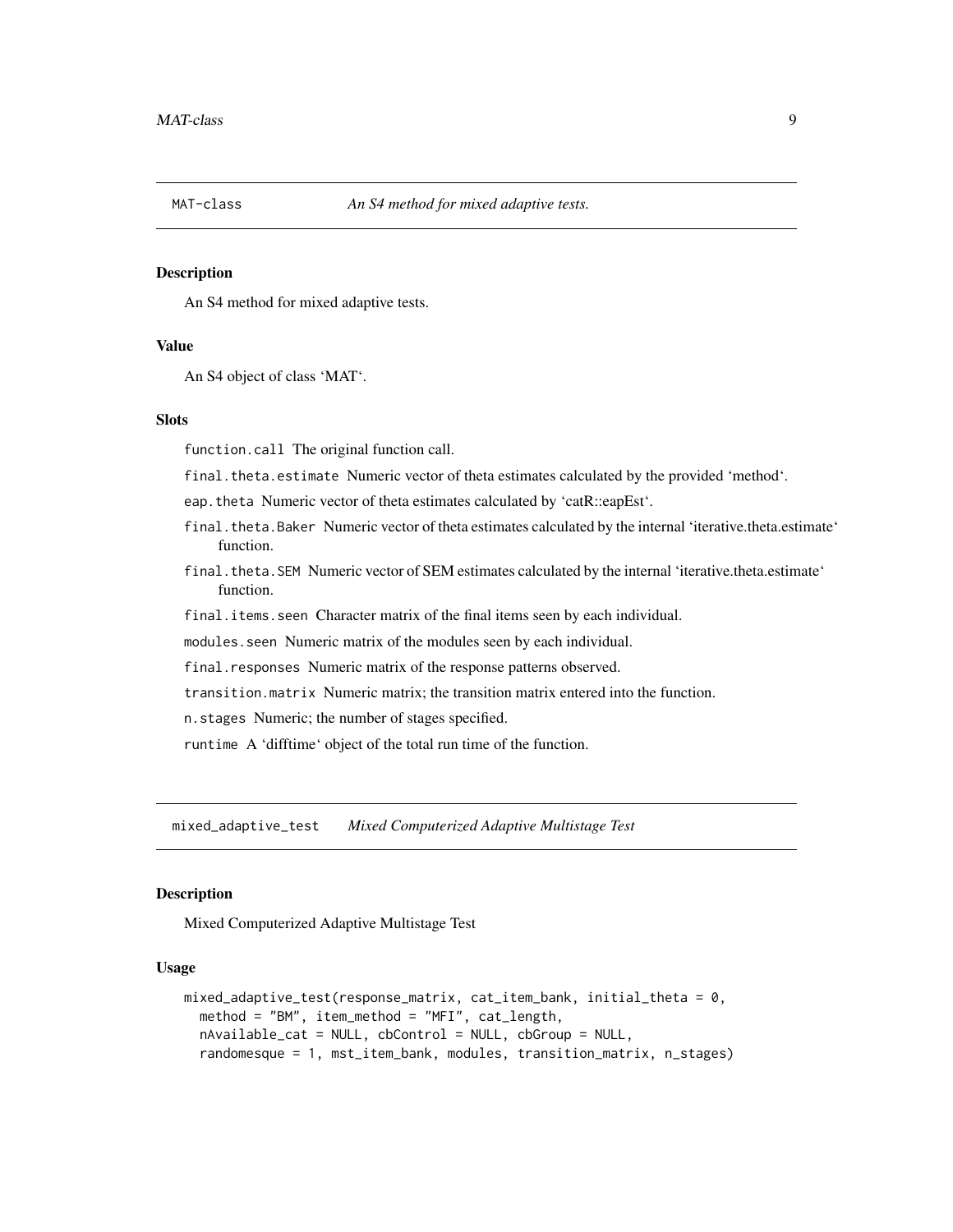## Arguments

| response_matrix   |                                                                                                                                                                                                 |
|-------------------|-------------------------------------------------------------------------------------------------------------------------------------------------------------------------------------------------|
|                   | A matrix of the person responses, with individuals as rows and items as columns.                                                                                                                |
| cat_item_bank     | A data frame with the first stage items on the rows and their item parameters on<br>the columns. These should be in the <b>mstR</b> package format for item banks.                              |
| initial_theta     | The initial theta estimate for all individuals.                                                                                                                                                 |
| method            | A character value indicating method for the provisional theta estimate. Defaults<br>to "BM" (Bayes Modal). See the catR and mstR packages for more details.                                     |
| item_method       | A character value indicating the method for the item-level selection in the first<br>stage. Defaults to "MFI" (Maximum Fisher Information). See the catR and<br>mstR packages for more details. |
| cat_length        | A numeric value indicating the number of items in the first stage.                                                                                                                              |
|                   | nAvailable_cat Defaults to 'NULL'. See the <b>catR</b> package for more information on how to use<br>this option.                                                                               |
| cbControl         | A list of the appropriate format used to control for content balancing in the first<br>stage. See the Details in the nextItem function in catR.                                                 |
| cbGroup           | A factor vector of the appropriate format used to control for content balancing<br>in the first stage. See the Details in the nextItem function in catR.                                        |
| randomesque       | An integer indicating the number of items from which to select the next item to<br>administer in the first stage. Default value is 1.                                                           |
| mst_item_bank     | A data frame with the second stage and beyond items on the rows and their item<br>parameters on the columns. These should be in the mstR package format for<br>item banks.                      |
| modules           | A matrix describing the relationship between the items and the modules they<br>belong to. See Details.                                                                                          |
| transition_matrix |                                                                                                                                                                                                 |
|                   | A matrix describing how individuals can transition from one stage to the next.                                                                                                                  |
| n_stages          | A numerical value indicating the number of stages in the test.                                                                                                                                  |

## Details

To be filled in later.

#### Value

A list of all individuals with the following elements: the vector of final theta estimates based on "method", the vector of final theta estimates based on EAP, the vector of final theta estimates based on the iterative estimate from Baker 2004, a matrix of the final items taken, a matrix of the modules seen, and a matrix of the final responses.

An S4 object of class 'MST' with the following slots:

function.call The function and arguments called to create this object.

final.theta.estimate

A numeric vector of the final theta estimates using the method provided in function.call.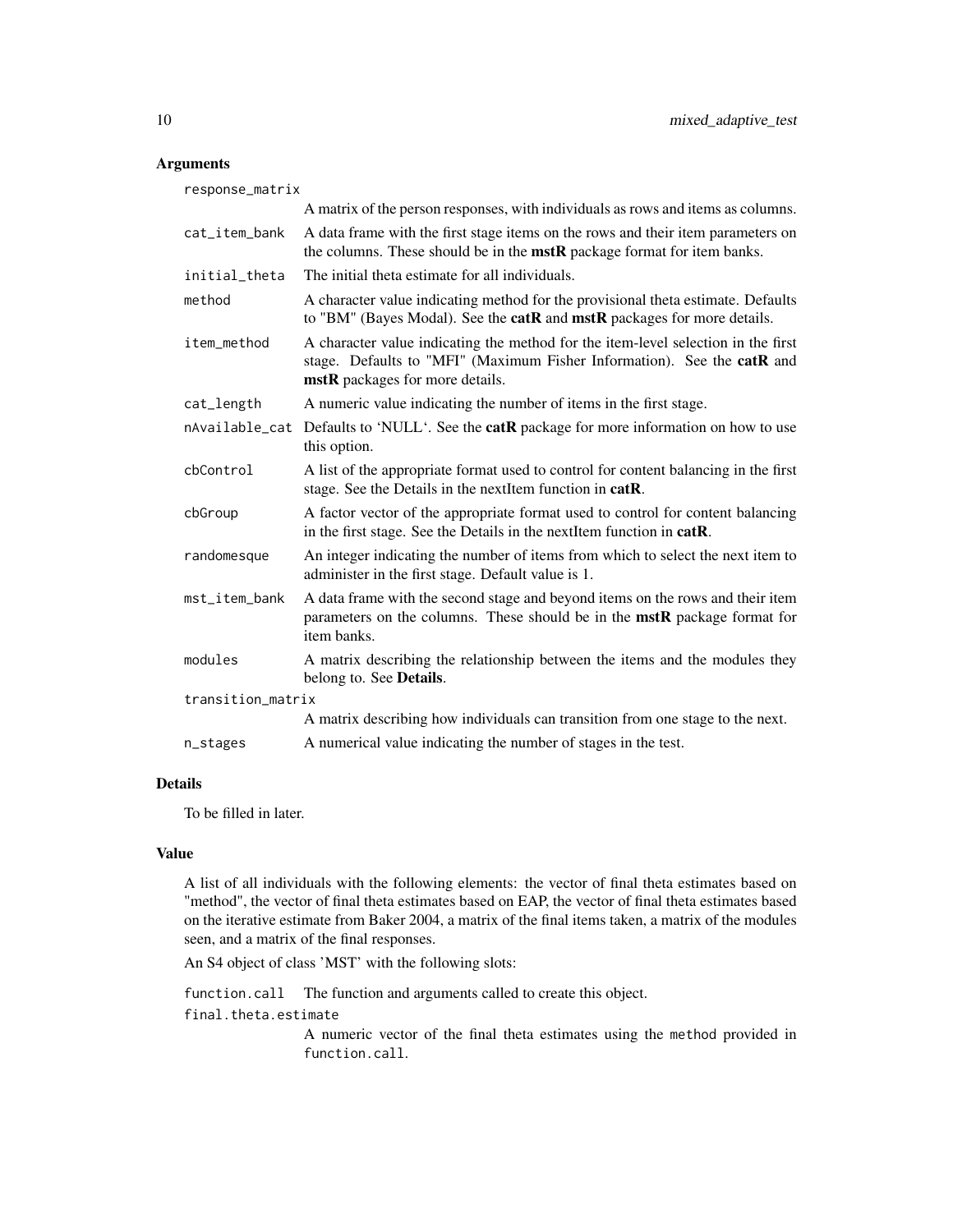| eap.theta         | A numeric vector of the final theta estimates using the expected a posteriori<br>$(EAP)$ theta estimate from $catR$ : : eapEst.                                                                |
|-------------------|------------------------------------------------------------------------------------------------------------------------------------------------------------------------------------------------|
| final.theta.Baker |                                                                                                                                                                                                |
|                   | A numeric vector of the final theta estimates using an iterative maximum likeli-<br>hood estimation procedure as described in chapter 5 of Baker (2001).                                       |
| final.theta.SEM   |                                                                                                                                                                                                |
|                   | A numeric vector of the final standard error of measurement (SEM) estimates us-<br>ing an iterative maximum likelihood estimation procedure as described in chap-<br>ter 5 of Baker $(2001)$ . |
| final.items.seen  |                                                                                                                                                                                                |
|                   | A matrix of the final items seen by each individual using the supplied item                                                                                                                    |

## A matrix of the final items seen by each individual using the supplied item names. 'NA' values indicate that an individual wasn't given any items to answer after the last specified item in their row.

#### final.responses

A matrix of the responses to the items seen in final.items.seen. NA values indicate that the individual didn't answer the question in the supplied response file or wasn't given any more items to answer.

transition.matrix

|          | The transition_matrix originally supplied to the function.          |
|----------|---------------------------------------------------------------------|
| n.stages | The n_stages originally supplied to the function.                   |
| runtime  | A difftime object recording how long the function took to complete. |

#### References

Baker (2001). http://echo.edres.org:8080/irt/baker/final.pdf

#### See Also

[multistage\_test] for a standard multistage test, [computerized\_adaptive\_test] for a standard computerized adaptive test.

## Examples

```
# using simulated test data
data(example_thetas) # 5 simulated abilities
data(example_responses) # 5 simulated response vectors
# the transition matrix for an 18 item 1-3-3 balanced design
data(example_transition_matrix)
# the items designated for use in the routing module with item-level
# adaptation
data(cat_items)
# the items designated for use in the second and third modules with
# module-level adaptation
data(mst_items)
# the matrix specifying how the item data frame relates to the modules
data(example_module_items)
```
# run the Mca-MST model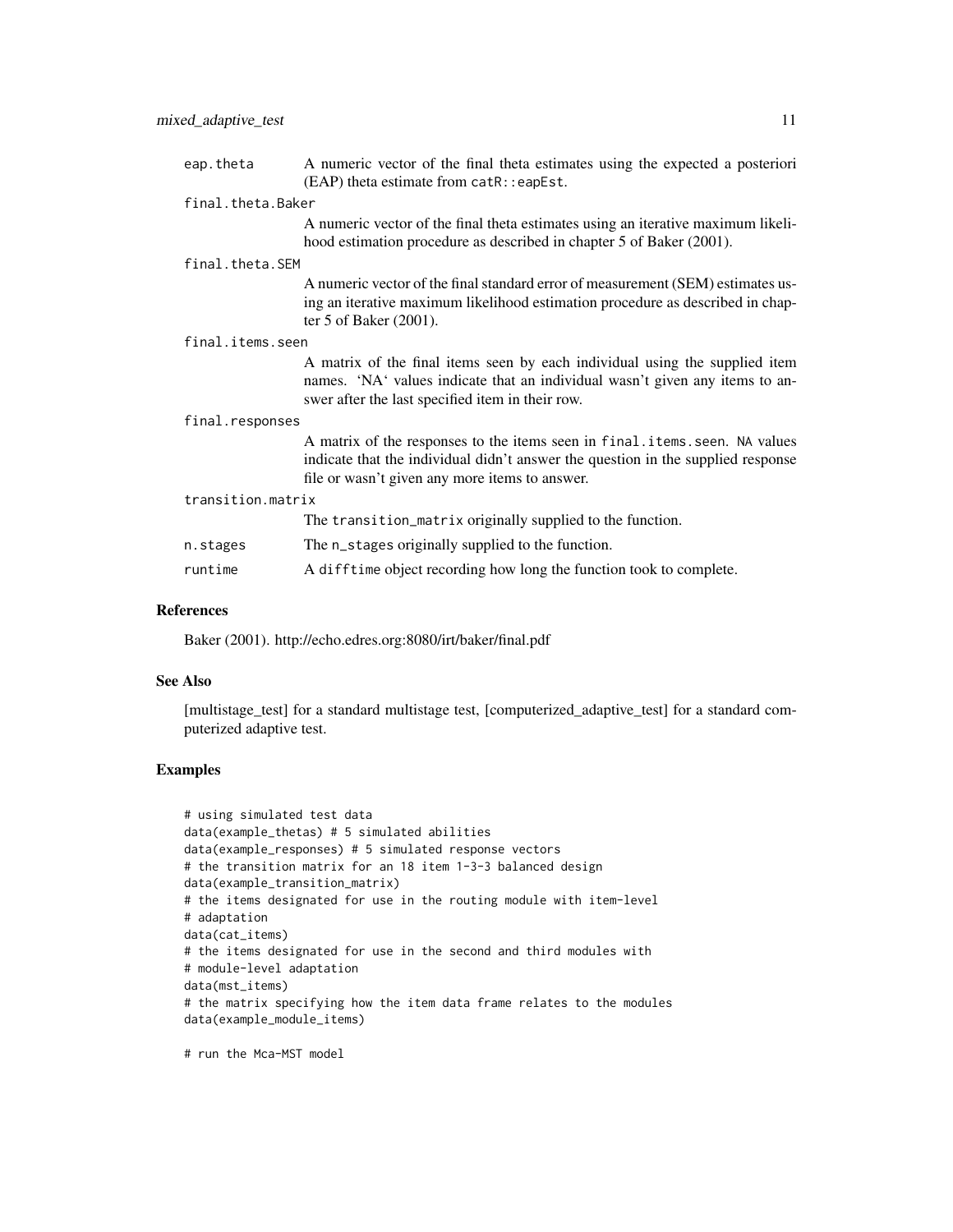```
results <- mixed_adaptive_test(response_matrix = example_responses[1:2,],
                               cat\_item\_bank = cat\_items, initial\_theta = 0,method = "EAP", item_method = "MFI",
                               cat_length = 6, cbControl = NULL, cbGroup = NULL,
                               randomesque = 1, mst_item_bank = mst_items,
                               modules = example_module_items,
                               transition_matrix = example_transition_matrix,
                               n_stages = 3)
```
## MST-class *An S4 method for multistage adaptive tests.*

## Description

An S4 method for multistage adaptive tests.

## Value

An S4 object of class 'MST'.

#### **Slots**

function.call The original function call.

final.theta.estimate Numeric vector of theta estimates calculated by the provided 'method'.

- eap.theta Numeric vector of theta estimates calculated by 'catR::eapEst'.
- final.theta.Baker Numeric vector of theta estimates calculated by the internal 'iterative.theta.estimate' function.
- final.theta.SEM Numeric vector of SEM estimates calculated by the internal 'iterative.theta.estimate' function.
- final.items.seen Character matrix of the final items seen by each individual.

modules.seen Numeric matrix of the modules seen by each individual.

final.responses Numeric matrix of the response patterns observed.

transition.matrix Numeric matrix; the transition matrix entered into the function.

n.stages Numeric; the number of stages specified.

nc.list A list of the number correct scoring logic and method, if applicable. Defaults to 'NULL'.

runtime A 'difftime' object of the total run time of the function.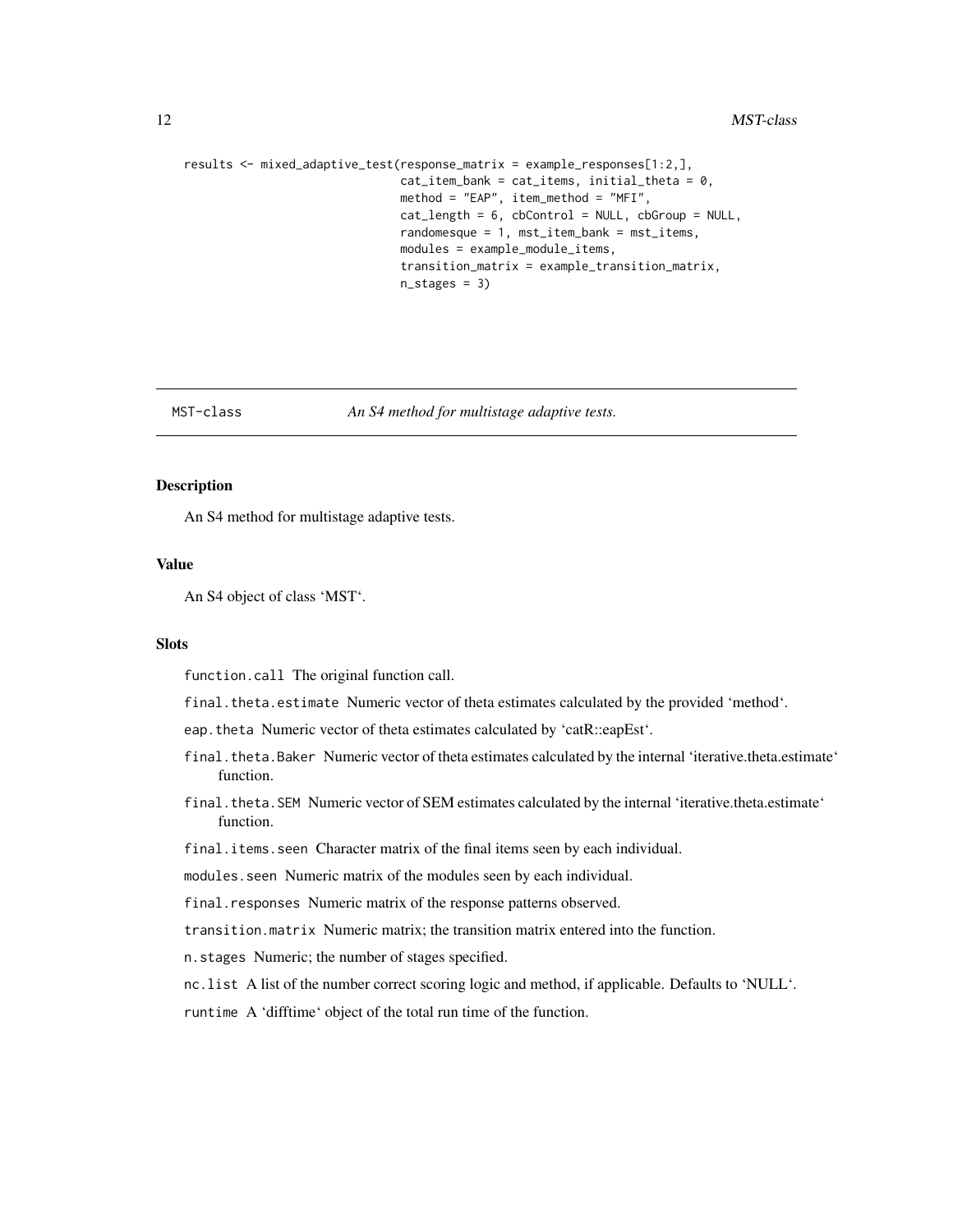<span id="page-12-0"></span>

A data frame formatted in the style required by mstR for item data. Represents items to be used in module-level adaptation portions of a computerized adaptive test.

## Usage

mst\_items

## Format

A data frame with 564 rows (items) and 6 columns (item parameters):

- a item discrimination
- **b** item difficulty
- c item guessing
- u item carelessness

content ID what content area the item comes from

stage which stage the item belongs to

mst\_only\_items *The matrix of items used in the "multistage\_test" example.*

## Description

A data frame formatted in the style required by mstR for item data. Represents items to be used in an item-level adaptation portion of a computerized adaptive test.

#### Usage

mst\_only\_items

#### Format

A data frame with 564 rows (items) and 6 columns (item parameters):

- a item discrimination
- **b** item difficulty
- c item guessing
- u item carelessness

content ID what content area the item comes from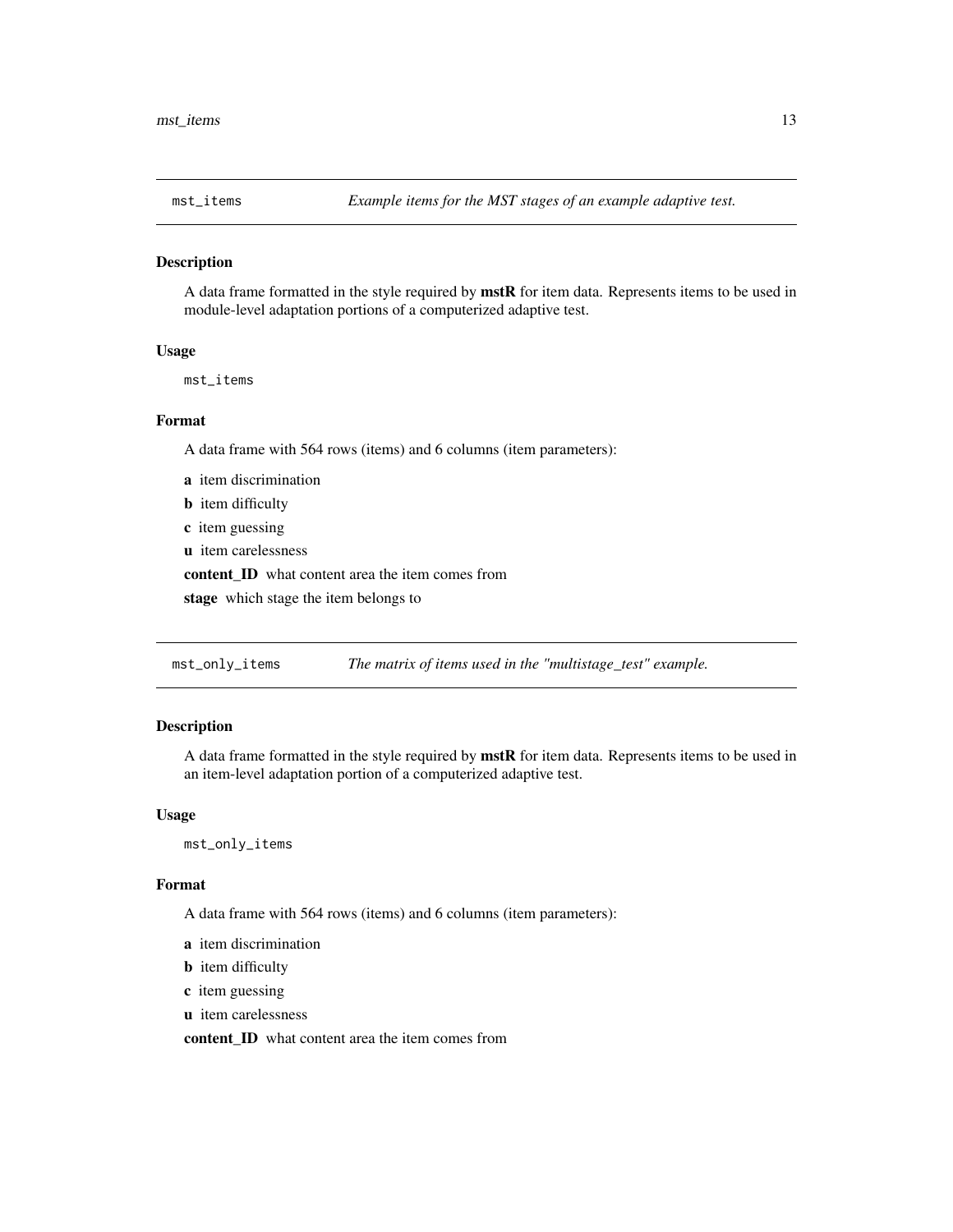<span id="page-13-0"></span>

A matrix with items on the rows and modules on the columns, where 0 indicates the item and module are unrelated and 1 indicates that the item is a part of that module. Used in combination with a transition matrix to describe a multistage adaptive test.

## Usage

mst\_only\_matrix

#### Format

An object of class matrix with 42 rows and 7 columns.

multistage\_test *Computer Adaptive Multistage Test*

#### Description

Computer Adaptive Multistage Test

## Usage

```
multistage_test(mst_item_bank, modules, transition_matrix, method = "BM",
  response_matrix, initial_theta = 0, model = NULL, n_stages = 3,
  test_length = 18, nc_list = NULL)
```
#### Arguments

| mst_item_bank     | A data frame with the items on the rows and their item parameters on the<br>columns. These should be in the $mstR$ package format for item banks.        |
|-------------------|----------------------------------------------------------------------------------------------------------------------------------------------------------|
| modules           | A matrix describing the relationship between the items and the modules they<br>belong to. See <b>Details</b> .                                           |
| transition_matrix |                                                                                                                                                          |
|                   | A matrix describing how individuals can transition from one stage to the next.                                                                           |
| method            | A character value indicating method for the provisional theta estimate. Defaults<br>to "BM" (Bayes Modal). See the <b>mstR</b> package for more details. |
| response_matrix   |                                                                                                                                                          |
|                   | A matrix of the person responses, with individuals as rows and items as columns.                                                                         |
| initial_theta     | The initial theta estimate for all individuals. Default is 0.                                                                                            |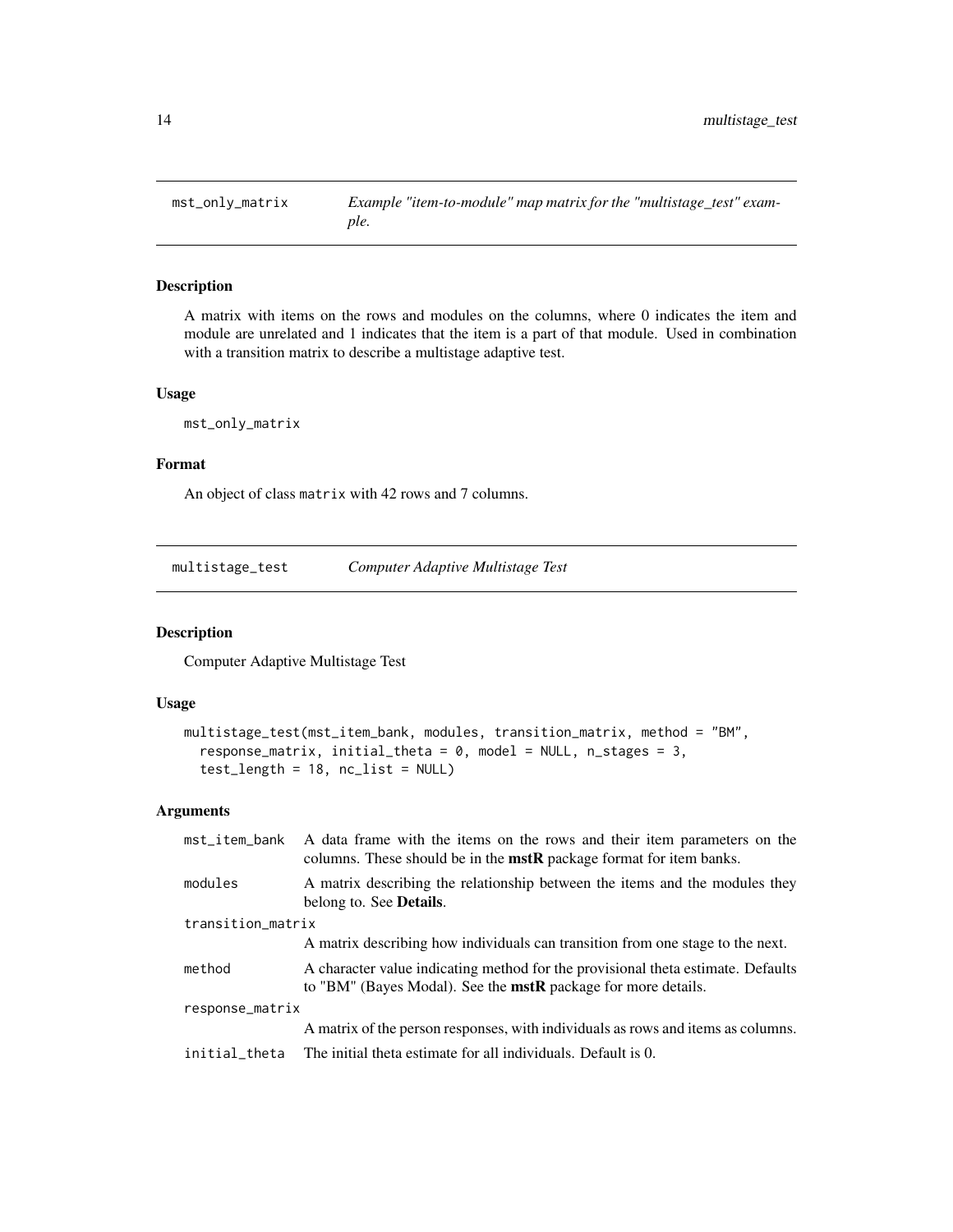| model       | Either NULL (default) for dichotomous models or a character value indicating<br>the polytomous model used. See themstR package for more details.                                                                                                                                                                                                                                                                                                                                                                                                                                                                                                                                                                                       |
|-------------|----------------------------------------------------------------------------------------------------------------------------------------------------------------------------------------------------------------------------------------------------------------------------------------------------------------------------------------------------------------------------------------------------------------------------------------------------------------------------------------------------------------------------------------------------------------------------------------------------------------------------------------------------------------------------------------------------------------------------------------|
| n_stages    | A numeric value indicating the number of stages in the test.                                                                                                                                                                                                                                                                                                                                                                                                                                                                                                                                                                                                                                                                           |
| test_length | A numeric value indicating the total number of items each individual answers.                                                                                                                                                                                                                                                                                                                                                                                                                                                                                                                                                                                                                                                          |
| nc_list     | This parameter controls whether or not to use number correct ("NC") scoring to<br>select modules. Defaults to 'NULL', using module information. Otherwise, this<br>should be a list where the elements of the list correspond to each module which<br>routes to other modules by number correct. If no 'method' argument is provided<br>in this list, or if an invalid entry is given, the method will default to "cumula-<br>tive_sum'', meaning the values provided are a running tally of the number of<br>items correctly answered on the test. If 'method' is set to 'module sum', then<br>the sum of the number correct within the current module will be used to select<br>the next module. See 'details' for more information. |

#### Details

When using (cumulative) number correct module selection, the input list should contain one element for each module that needs to route to other modules. For example, in a 1-3-3 design the first module can route to any module in the second stage, so the first element of 'nc\_list' would be a numeric vector with three values indicating the \*maximum\* number of correct items needed in order to be routed to the second, third, or fourth module respectively. When the design is not crossed (e.g., a person routed to the easy module in the second stage \*\*cannot\*\* be routed to the hard module in the third stage), '-Inf' and 'Inf' need to be used within 'nc\_list' to indicate this. Continuing the example, let's assume the 1-3-3 design is not crossed and will be balanced so that each stage has the same number of items (10 each) for a total of 30 items administered. The 'nc\_list' object could be specified like so: nc list = list(module1 = c(4, 5, 7), module2 = c(8, 14, Inf), module3 = c(8, 14, 20), module4 =  $c(-Inf, 14, 20)$ , method = "cumulative\_sum").

As it is the most common method of number correct scoring, "cumulative\_sum" is the default. Any value included in the 'method' argument of 'nc\_list' that does \_not\_ equal "module\_sum" will cause the default "cumulative\_sum" to be used. \_This is intentional and will not be changed unless I am given a good argument to change it\_.

#### Value

A list of all individuals with the following elements: the vector of final theta estimates based on "method", the vector of final theta estimates based on EAP, the vector of final theta estimates based on the iterative estimate from Baker 2004, a matrix of the final items taken, a matrix of the modules seen, and a matrix of the final responses.

An S4 object of class 'MST' with the following slots:

function.call The function and arguments called to create this object.

final.theta.estimate

A numeric vector of the final theta estimates using the method provided in function.call.

eap.theta A numeric vector of the final theta estimates using the expected a posteriori (EAP) theta estimate from catR::eapEst.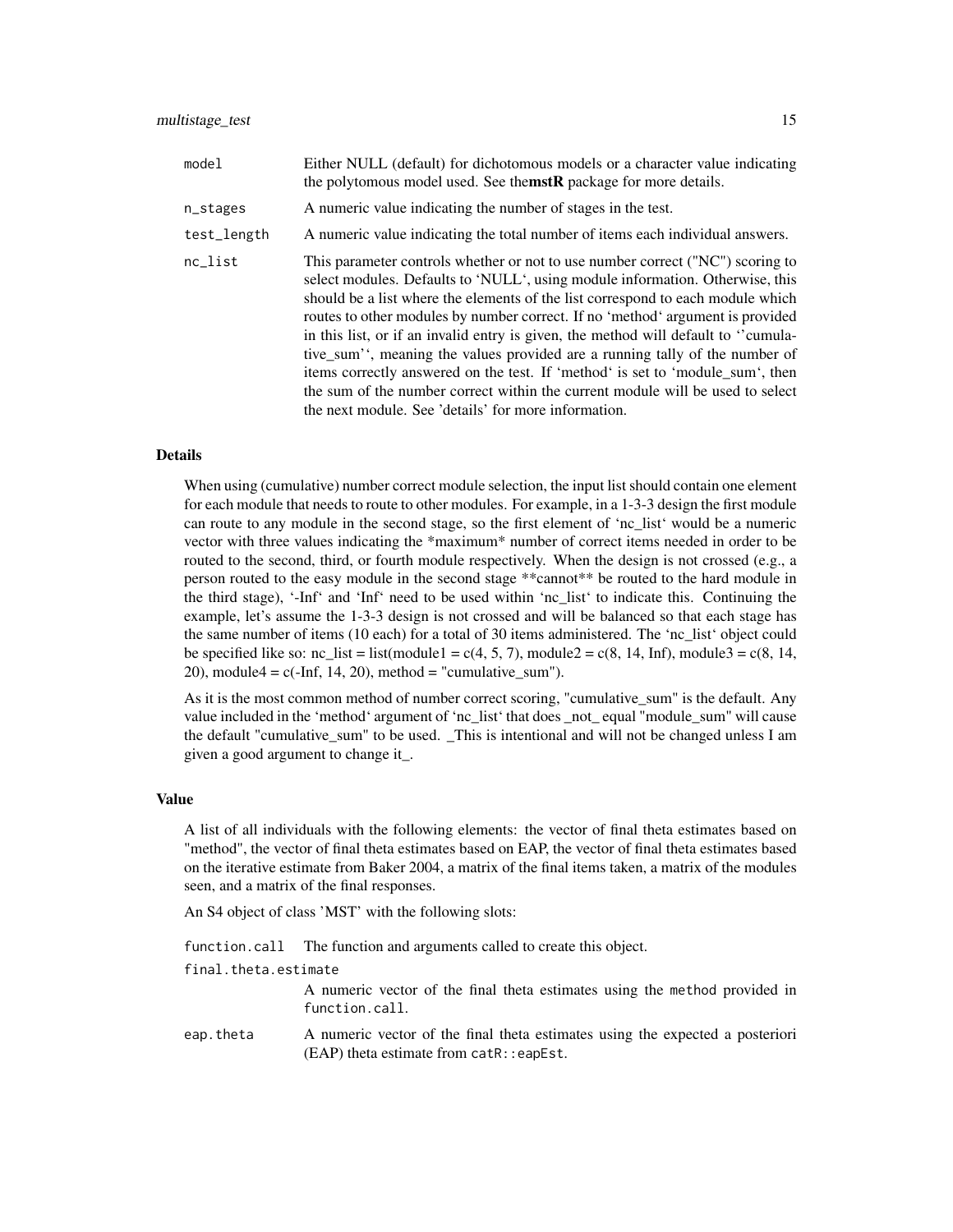|                   | final.theta.Baker |                                                                                                                                                                                                                  |  |
|-------------------|-------------------|------------------------------------------------------------------------------------------------------------------------------------------------------------------------------------------------------------------|--|
|                   |                   | A numeric vector of the final theta estimates using an iterative maximum likeli-<br>hood estimation procedure as described in chapter 5 of Baker (2001).                                                         |  |
|                   | final.theta.SEM   |                                                                                                                                                                                                                  |  |
|                   |                   | A numeric vector of the final standard error of measurement (SEM) estimates us-<br>ing an iterative maximum likelihood estimation procedure as described in chap-<br>ter 5 of Baker $(2001)$ .                   |  |
|                   | final.items.seen  |                                                                                                                                                                                                                  |  |
|                   |                   | A matrix of the final items seen by each individual using the supplied item<br>names. 'NA' values indicate that an individual wasn't given any items to an-<br>swer after the last specified item in their row.  |  |
|                   | final.responses   |                                                                                                                                                                                                                  |  |
|                   |                   | A matrix of the responses to the items seen in final items seen. NA values<br>indicate that the individual didn't answer the question in the supplied response<br>file or wasn't given any more items to answer. |  |
| transition.matrix |                   |                                                                                                                                                                                                                  |  |
|                   |                   | The transition_matrix originally supplied to the function.                                                                                                                                                       |  |
|                   | n.stages          | The n_stages originally supplied to the function.                                                                                                                                                                |  |
|                   | nc.list           | The nc_list originally supplied to the function.                                                                                                                                                                 |  |
|                   | runtime           | A difftime object recording how long the function took to complete.                                                                                                                                              |  |

#### References

Baker (2001). http://echo.edres.org:8080/irt/baker/final.pdf

#### See Also

[mixed\_adaptive\_test] for a multistage test with a routing module using item-level adaptation.

## Examples

```
# using simulated test data
data(example_thetas) # 5 simulated abilities
data(example_responses) # 5 simulated response vectors
# the transition matrix for an 18 item 1-3-3 design
data(example_transition_matrix)
# the MST item bank
data(mst_only_items)
# the MST module matrix
data(example_module_items)
# run the MST model
results <- multistage_test(mst_item_bank = mst_only_items,
modules = example_module_items, transition_matrix = example_transition_matrix,
method = "BM", response_matrix = example_responses, initial_theta = 0,
model = NULL, n_{stages} = 3, test_{length} = 18)# using number correct scoring for the same data
# create nc_list as explained in 'details'
```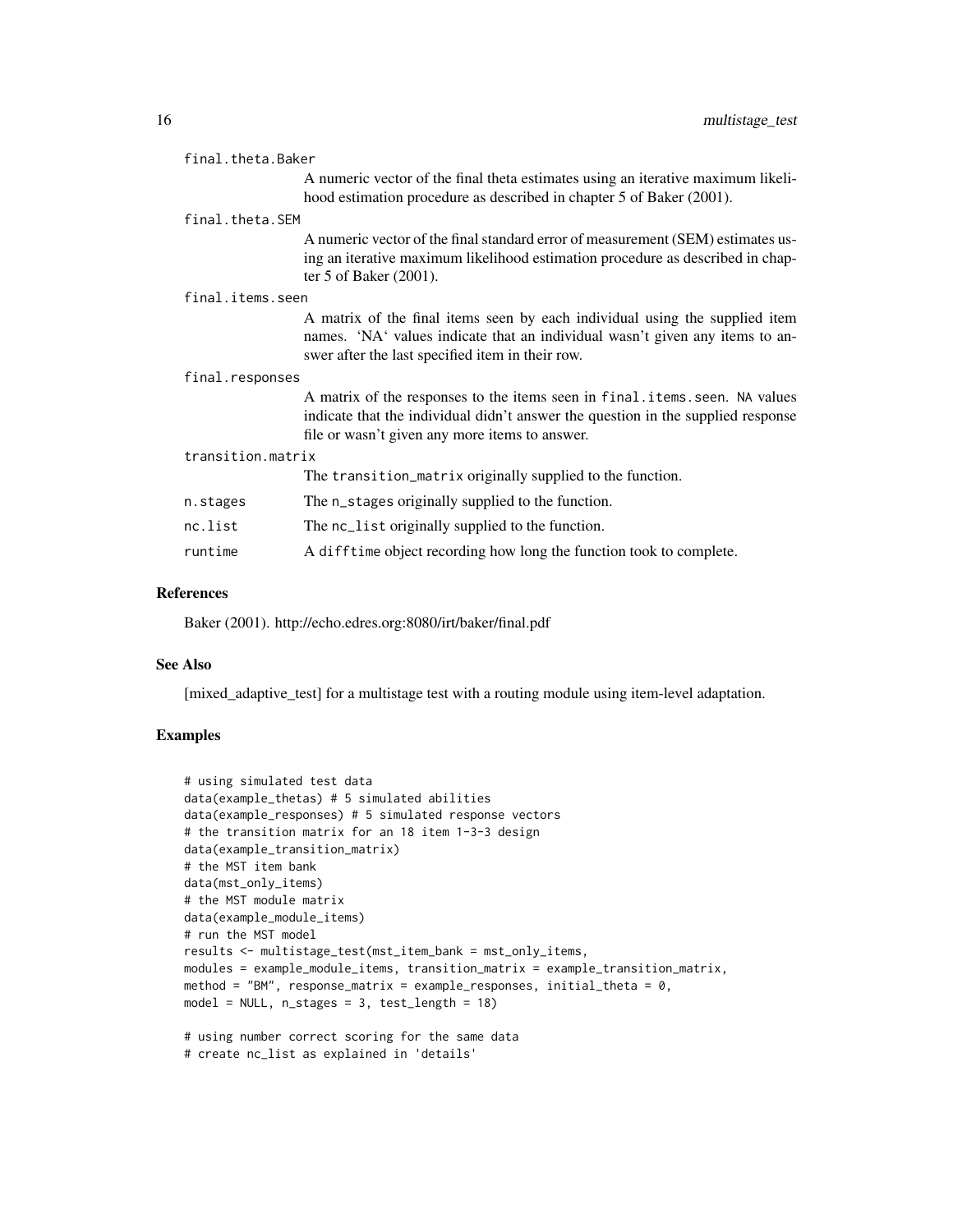## <span id="page-16-0"></span>transition\_matrix\_plot 17

```
nc_list = list(module1 = c(4, 5, 7),module2 = c(8, 14, Inf),
module3 = c(8, 14, 18),module4 = c(-Inf, 14, 18),method = 3) # the method here will default to "cumulative_sum" as described in 'details'
# this is the ONLY difference currently! Everything else remains the same
# run the example
nc.results <- multistage_test(mst_item_bank = mst_only_items,
modules = example_module_items, transition_matrix = example_transition_matrix,
method = "BM", response_matrix = example_responses, initial_theta = 0,
model = NULL, n_stages = 3, test_length = 18, nc_list = nc_list)
```
transition\_matrix\_plot

*Transition Matrix Plot*

#### Description

Given a transition matrix and the number of modules at each stage, produces a plot that demonstrates the potential paths through a (mixed) multistage test.

#### Usage

```
transition_matrix_plot(object = NULL, n_stages = NULL)
```
## Arguments

| object   | Either an S4 object of class "MST" or class "MAT", or a matrix describing<br>how individuals can transition from one stage to the next. If an S4 object is<br>provided, the 'transition.matrix' slot is used to create the plot. |
|----------|----------------------------------------------------------------------------------------------------------------------------------------------------------------------------------------------------------------------------------|
| n_stages | A numeric value indicating how many stages are used in the (mixed) multistage<br>test. If an S4 object is provided, this value is taken from the object and the input<br>value is ignored.                                       |

#### Value

A plot using the current graphic device.

#### Examples

```
# Create a plot for a multistage test with a 1-3-3 design
data('example_transition_matrix')
transition_matrix_plot(example_transition_matrix, n_stages = 3)
## Not run:
# Save the plot as a png file.
png("Example 1-3-3 Transition Matrix Plot.png")
transition_matrix_plot(example_transition_matrix, n_stages = 3)
title("Transition Matrix for a 1-3-3 Design MST")
```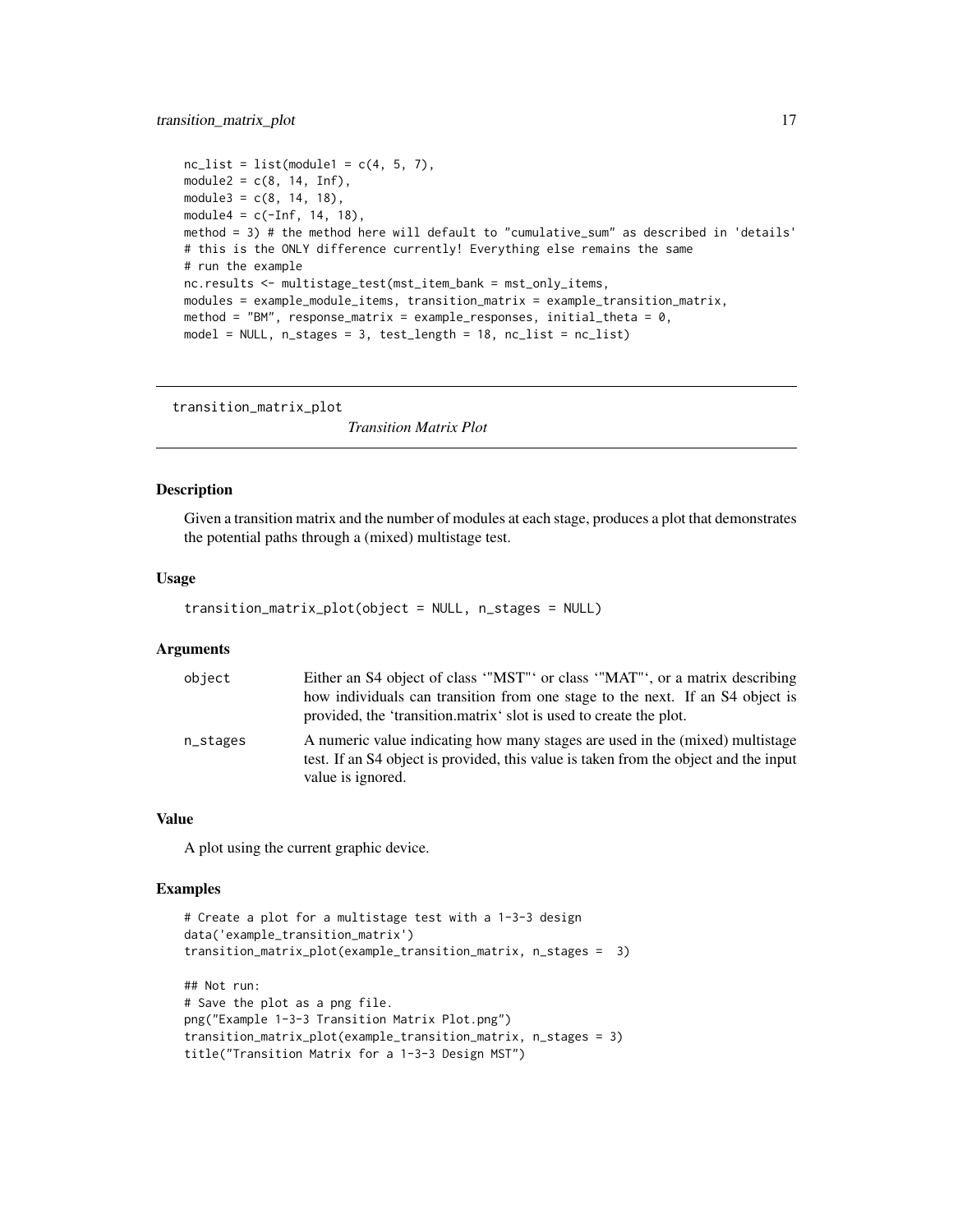```
dev.off()
# Use the `results` object from the `mixed_adaptive_test()` example to create
# a transition matrix plot and save as a .pdf file.
pdf("MAT Transition Matrix.pdf")
transition_matrix_plot(results)
title("Transition Matrix from the mixed_adaptive_test Example")
dev.off()
```
## End(Not run)